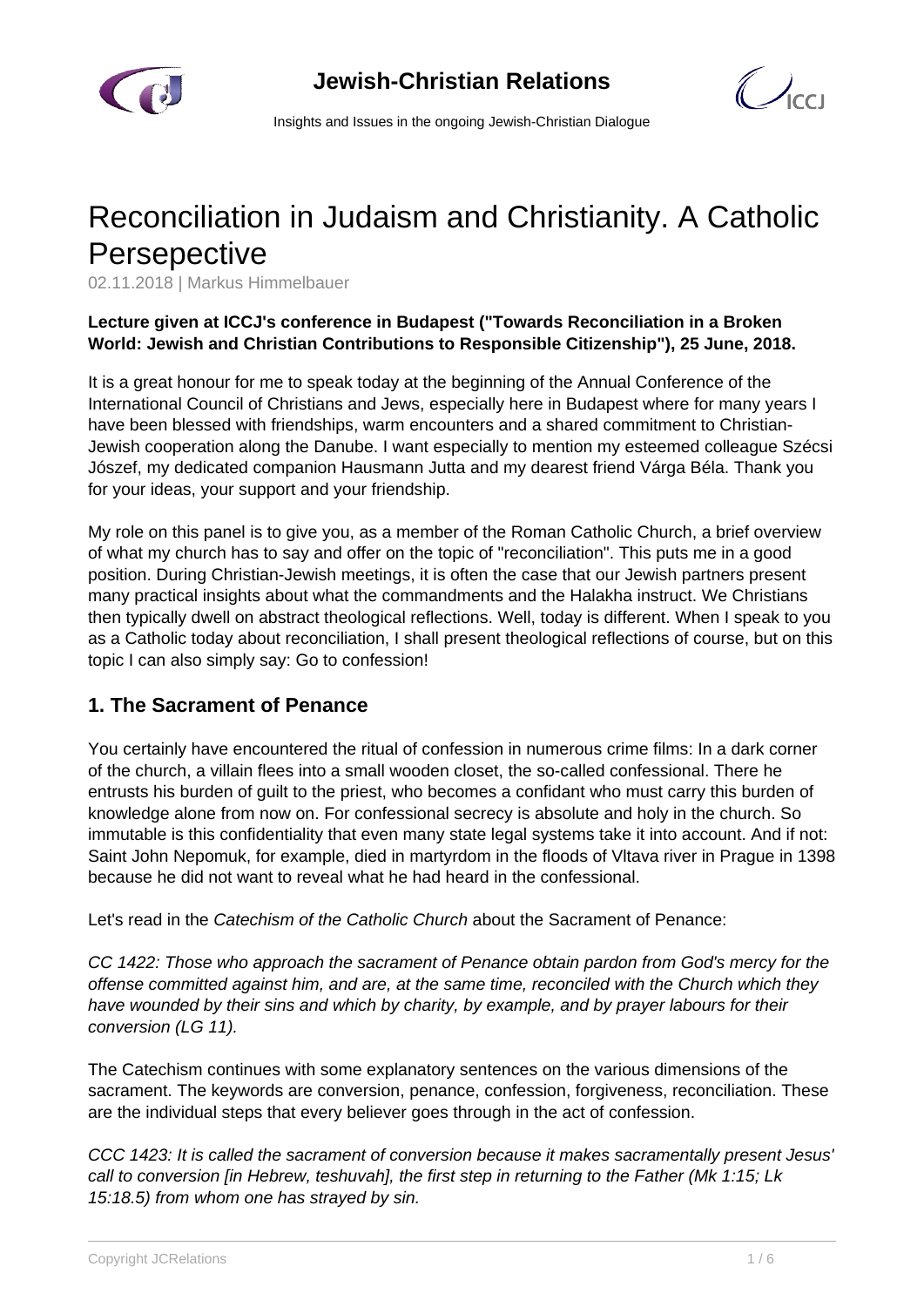It is called the sacrament of Penance, since it consecrates the Christian sinner's personal and ecclesial steps of conversion, penance, and satisfaction.

CCC 1424: It is called the sacrament of confession, since the disclosure or confession of sins to a priest is an essential element of this sacrament. In a profound sense it is also a "confession" acknowledgment and praise - of the holiness of God and of his mercy toward sinful man.

It is called the sacrament of forgiveness, since by the priest's sacramental absolution God grants the penitent "pardon and peace." (OP 46 formula of absolution)

It is called the sacrament of Reconciliation, because it imparts to the sinner the life of God who reconciles: "Be reconciled to God."(2 Cor 5:20) He who lives by God's merciful love is ready to respond to the Lord's call: "Go; first be reconciled to your brother."(Mt 5:24)

[A brief comment: It is notable that the Gospel text of Matthew 5:24 is cited here in exactly the opposite way than the plain meaning of the verse: The gospel is about reconciling with your brother before you go before the Eternal One.]

Let me say this in my own words: Confession as a sacrament is at the core of Catholic identity. A sacrament accomplishes what it expresses; it's not just a symbolic sign. In confession, the church declares absolution with divine authority. God assures the penitent: You may start afresh, you are not shackled to the past and your burden is taken from you. It is both enactment of the promise from God and a rite of reconciliation with the Church. Confession does not undo sin, and it does not replace the repentance and conversion of the sinner, nor forgiveness by the injured. But the solemn promise of the love of God in confession provides a foundation for this conversion and for the remission of forgiveness also on the part of the person who has been hurt by me.

Let's stay with the ritual. The process of confession takes place in the following six movements:

- 1. Recollection: I recognize that I did something wrong.
- 2. Regret: I'm sorry for the mistake.
- 3. Confession: In confession, I profess my guilt.
- 4. Pardon: I apologise and the priest forgives me in the name of the Triune God Father, Son and Holy Spirit.
- 5. Penance: I will fulfil the task or Penance that the priest has set fulfilling, for example, a certain number of prayers, works of charity.
- 6. Resolve to amend my behaviour: I express my commitment not to repeat the same offense and seek the pardon of those whom I have offended.

The personal and complete confession of sins and absolution by the priest are the only way to obtain sacramental reconciliation in the Catholic Church. Until 2006, the Swiss bishops had given the opportunity to dispense communal absolution to an assembled congregation in celebration of the sacrament. This communal form was once common in church history, and the practice in reflected in a common prayer of penitence at the beginning of every Mass.

At this point let me introduce an important distinction between venial-lesser and mortal sin. According to the Catechism of the Catholic Church (CCC 1854 ff.), venial sins are considered to be less offensive to God than mortal sins. Venial sins are offenses committed out of ignorance or without full intent to harm. To repair these sins the Catechism states that the perpetrator must do individual acts of charity, but does not have to confess the venial sin to a priest.

A mortal sin requires three conditions: The object is grave matter; it is committed with full knowledge; it is done with deliberate consent. It is called mortal sin, because it attacks charity, requires God's mercy and a conversion of heart. This is exclusively accomplished in the sacrament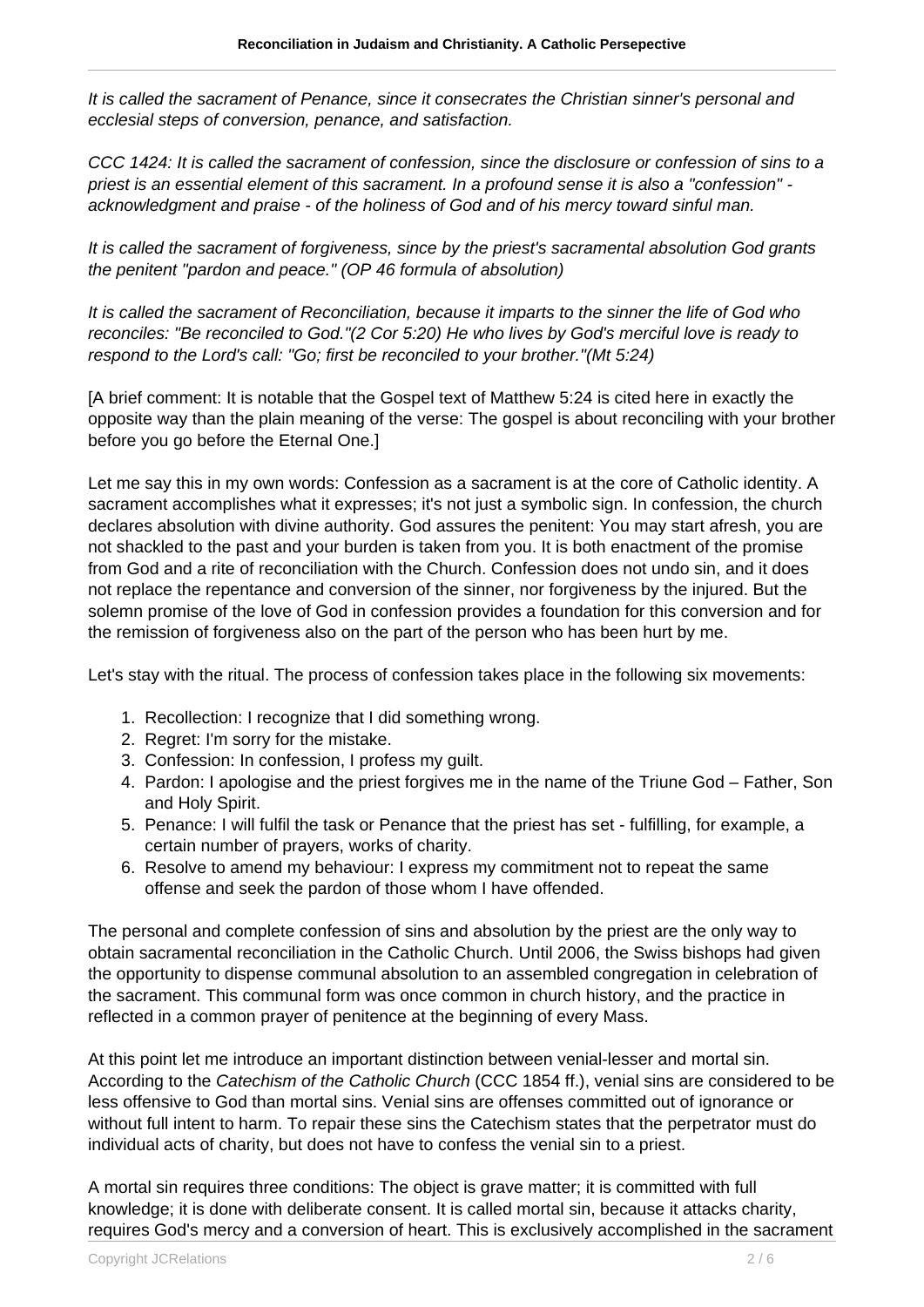of Reconciliation. When the will chooses something which is incompatible with love for God (such as blasphemy) or against love for neighbour (homicide or adultery) the sin is mortal.

## **2. Crisis of Confession**

Even if media regularly present personal confessions to an audience of millions today, this individual form of confession in church has fallen into crisis. I have no numbers, but, in my perception, it is largely out of use in German-speaking areas. In reaction, those Catholics who advocate what they call "traditional" or pre-Second Vatican Council Catholic practice, often promote the frequent participation in confession as a foremost sign of Catholic faithful practice. There are movements that take the number of confessions as a measure of evangelization and renewal. A saintly model for this equation is Jean Marie Vianney, the Curé d'Ars, who reputedly sparked a resurgence of Catholic faith in mid-19<sup>th</sup> century France just by hearing confessions there.

Before the council, Catholics regularly went to confession, but they did not receive Communion. Today receiving Holy Communion regularly is common, but nobody goes to confession. I do not believe that the decline of confessional practice is a sign of the decline of the post-conciliar Roman Catholic Church. I also do not believe that believers today are worse-behaving Christians than past generations. I believe that insistence on an unchanging tradition is often not an appropriate response to the needs of our time, and, in fact, is demonstrably false historically. The practice of the Sacrament of Penance has changed in major ways over the centuries.

Possible reasons for the infrequent practice of confession today could be:

a) In the People-of-God theology of the Second Vatican Council, the communal aspect of being church is being better lived. With the self-confidence of God's people, individual sinfulness is not so much in focus.

b) At the same time, the Church emphasises the healing, forgiving aspect of many other activities: works of charity and dedication to justice, honouring Father and Mother, receiving the Eucharist, praying the Liturgy of the Hours (Daily Office) and the Our Father, and fasting ... (cf. CCC 1434-1439) In all these expressions of faith, God is present and effective and is understood to actively forgive lesser sins.

c) In addition, confession has acquired a bad reputation because of an almost myopic focus in homilies on sexual sins. As Pope Francis has said, "it is not necessary to talk about these issues all the time." We know today that the greatest sins of humanity are not necessarily committed in the bedroom.

d) Since sacramental reconciliation is compulsory only for mortal sins, the decline of confession can also be related to a new view of the human condition: Live is not the Vale of Tears from one sin to another. There is a greater spiritual self-esteem in today's Catholics when compared to the sometimes guiltridden spirituality of previous generations. As a beloved child of God, as an image of the Eternal One, each and every baptized person has an indelible dignity; a good life is possible – in the spirit of the biblical Wisdom Literature. CCC 1440 states: "Sin is before all else an offense against God, a rupture of communion with him [sic]." Can the Eternal One be so easily offended? Isn't God faithful and merciful, and does failure most often simply mean being human? Is not the God experienced by Israel and preached by Jesus one whose mercy and compassion are beyond human calculation (Ex 34:6)?

e) Confession is a sacramental ritual that is rooted in Catholic tradition and whose authority comes from invoking the name of God, represented by the priestly office of the Church. Formal rites,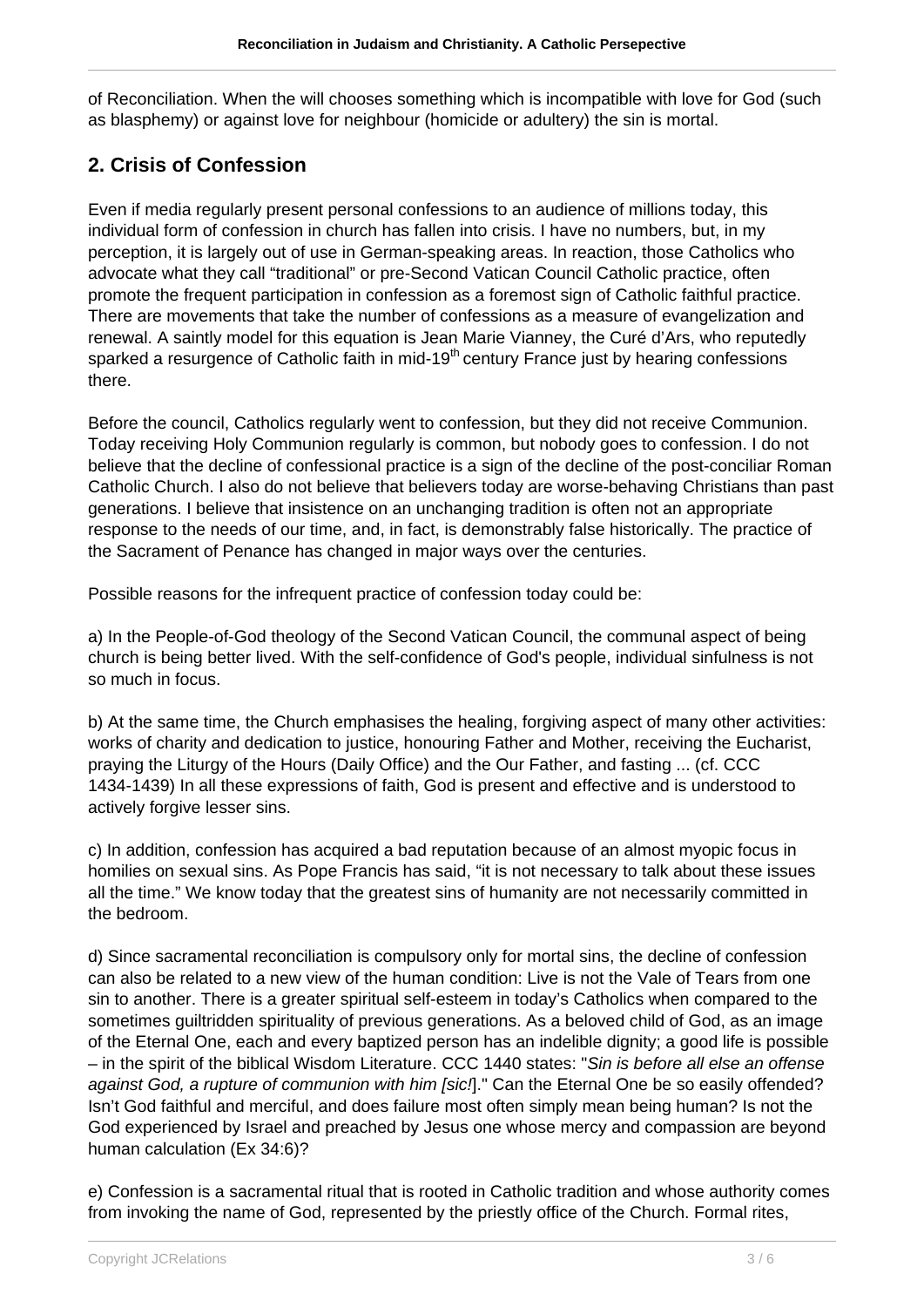however, must be intelligible in the society in which they are meant to be practised; thus, the confessional rite may not be what appeals to people today. Some pastors have therefore tried to reinterpret the confessional conversation in the direction of pastoral counselling, but this requires special training.

f) Where in the past one might have seen too much sin on every corner, today it is sometimes the other way round: There can be a failure to be self-critical, to be aware of your own inadequacy, your own mistakes, the consequences of your own actions and the responsibility you have for them. But our society today seems ensnared in a discourse where each individual and each group feels like a victim, absolves itself and seeks out only the faults in the actions of others. (cf.: Regina Ammicht-Quinn: Opferkonkurrenz, [www.feinschwarz.net/tag/opferkonkurrenz/](http://www.feinschwarz.net/tag/opferkonkurrenz/) [10.06.2018]; Anselm Neft: Das große Mimimi, [www.zeit.de/kultur/2018-05/opferkultur-debatte-sexismus-freiheit](http://www.zeit.de/kultur/2018-05/opferkultur-debatte-sexismus-freiheit-gesellschaft)[gesellschaft](http://www.zeit.de/kultur/2018-05/opferkultur-debatte-sexismus-freiheit-gesellschaft) [10.06.2018], Markus Himmelbauer: Von Opfern und Opfern, [www.furche.at/system/showthread.php?t=59314](http://www.furche.at/system/showthread.php?t=59314) [10.06.2018])

## **3. Beyond Individual Perspective: Structures of Sin**

g) Last but not least: Confession forgives my personal guilt. In our privileged life as inhabitants of prosperous North, however, we experience more and more an entanglement in structures of sin, which clearly feels that our collective conscience is directed against God's will. We can feel profoundly powerless against social sin: for example, if we bring to our mind the environmental destruction caused by our lifestyle; if we know that our everyday objects and clothing have come to us through exploitation; if we look at the way we deal with the poor, the socially weak and strangers in our country and worldwide; if we are even involuntarily involved in the mechanism of financial aggrandisement and speculation. Unlike individual sin, classical or traditional confession cannot provide ritual means to address these sins embedded in social structures and habits. Entangled in structures and habits, on another field, this is also me as Austrian within the not cleared continuities of authoritarianism and the unsaid family-traditions of the Nazi-era.

What does it look like if we do not speak of individual sin, but of communal guilt, in which I am involved? In 1987, Pope John Paul II, in Sollicitudo Rei Socialis, moved away from an individualistic description of the causes of failed economic development and spoke of "Structures of Sin" (SRS 36):

If the present situation can be attributed to difficulties of various kinds, it is not out of place to speak of "structures of sin," which (…) are rooted in personal sin, and thus always linked to the concrete acts of individuals who introduce these structures, consolidate them and make them difficult to remove. And thus they grow stronger, spread, and become the source of other sins, and so influence people's behaviour.

For Sollicitudo Rei Socialis, the overcoming of these hostile conditions is only possible through individual insight and improvement, "only by means of essentially moral decisions. For believers, and especially for Christians, these decisions will take their inspiration from the principles of faith, with the help of divine grace." (SRS 35)

On the news portal of the German Bishops' Conference I found a sermon by the Bishop of Münster, Felix Genn, under the title "Reconciliation". The world has a longing for peace, he states. Why do we not have peace? One reason for the clashes among peoples, for the divisions in Europe, for the endangering of life in the whole creation, also in marriage and family, is in the opinion of the bishop "the lack of reconciliation and mercy". "Divine Mercy alone can bring peace and reconciliation (...) to the entire world, in great international relationships, as well as in the workings of creation and the healing of breaches in our families and communities", Genn emphasizes. [\(www.katholisch.de/aktuelles/aktuelleartikel/ genn-ruft-zu-frieden-und-versohnung-auf](http://www.katholisch.de/aktuelles/aktuelleartikel/)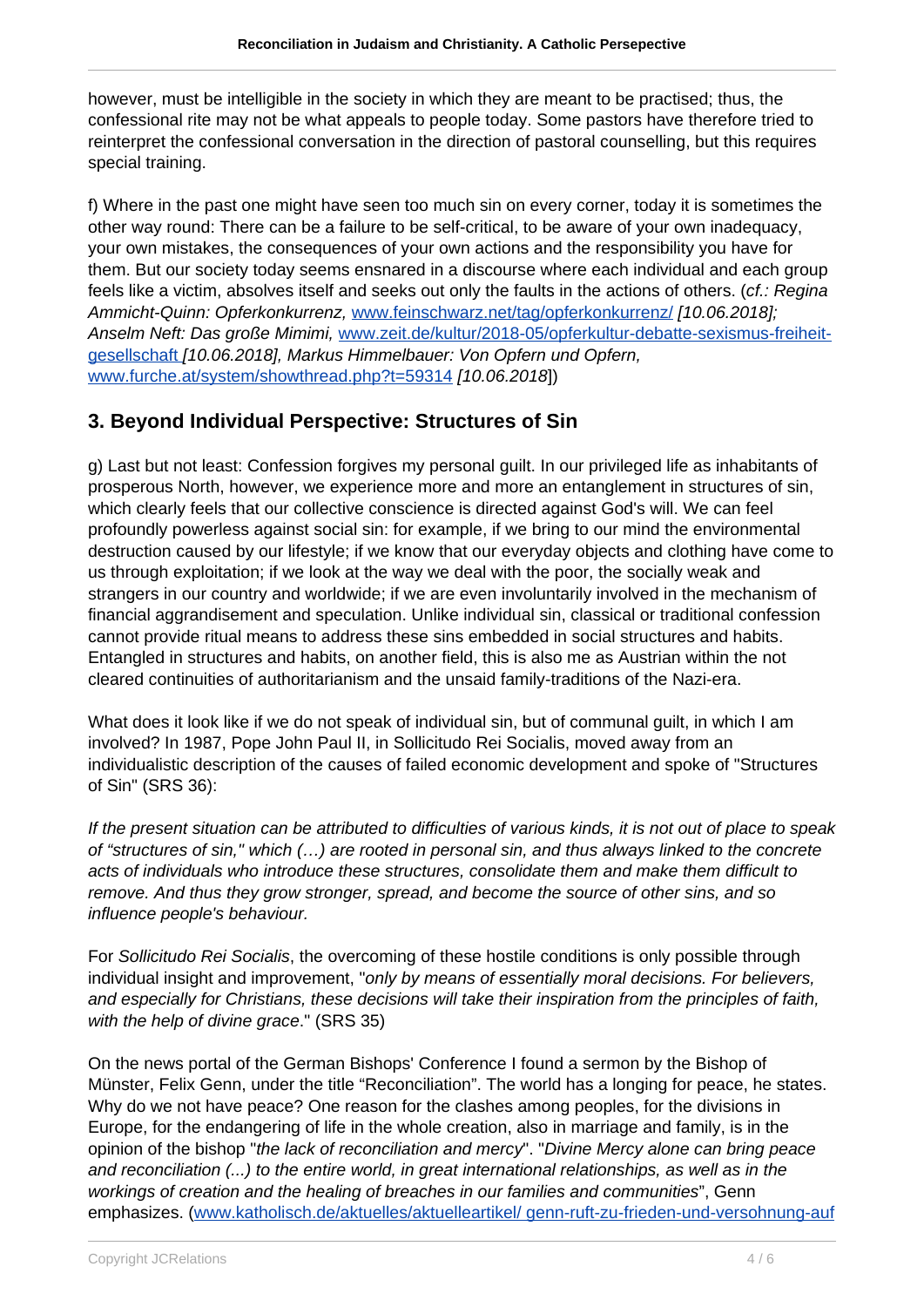[04.06.18]) This evocative appeal does not seem to me to be very theologically profound, nor is it an enlightened analysis that helps to concretize ways of reconciliation.

More recently, let's look at the encyclical *Laudato Si* of Pope Francis, who sets out basic considerations for peace and justice in a global perspective. In the English version we find the word "reconciliation" four times: First, it is stated that St. Francis of Assisi realized universal reconciliation with every creature (LS 66). Then a quote from Saint Paul's letter to the Colossians (Col 1: 19-20, LS 100), which combines Jesus' offering of himself with reconciliation and peace:

For in him all the fullness of God was pleased to dwell, and through him to reconcile to himself all things, whether on earth or in heaven, making peace by the blood of his cross.

And then there are two references to a letter from the Australian bishops (LS 218) dating from  $2002 -$ 

The Australian bishops spoke of the importance of such conversion for achieving reconciliation with creation:

"To achieve such reconciliation, we must examine our lives and acknowledge the ways in which we have harmed God's creation through our actions and our failure to act. We need to experience a conversion, or change of heart."

The "change of the heart" mentioned here implies that justice and solidarity in the world arise through a sum of good individual actions. Reconciliation remains here in the traditional Catholic context of the individual's examination of conscience. Of course, like John Paul II, Pope Francis also discloses in his reflections the need for a more conscientious political formation (LS 197: "What is needed is a politics which is far-sighted and capable of a new, integral and interdisciplinary approach to handling the different aspects of the crisis."), but he does not bring this – as far as I can see – into connection with the theological aspect of reconciliation.

In Amoris Laetitia, Pope Francis' letter on Love in the Family, the word "reconciliation" occurs several times - clearly, it is about the relationship between individuals. In periods of crisis in partnership and family (AL 236) the document offers a framework for the conditions for reconciliation:

The arduous art of reconciliation, which requires the support of grace, needs the generous cooperation of relatives and friends, and sometimes even outside help and professional assistance.

Here we significantly find awareness that the grace of God needs (also) human processes and structures with which it can work. There are, of course, a few examples of this insight: For example, the peacemaking, reconciling practice of the Community of Sant'Egidio in Rome, which goes beyond dealing with individual guilt only and is not based solely on some form of mediation but rooted in deep spiritual dimension.

#### **4. If human strength is not sufficient**

Let us apply the three-step process of Conversion, Penance, and Satisfaction (CCC 1423) to structural guilt: Let's talk about Christian-Jewish relations. The plea for forgiveness by Pope John Paul II in the Holy Year 2000 has named the guilt of the sons and daughters of the Church toward the sons and daughters of the People of the Covenant, the Jewish people. The "Theology of Contempt" and its consequences are now recognized, the need for conversion and the will to penance are painfully apparent. A consequence of this was formulated by the German bishops in 1980, and repeated by the Bishops' Conferences of the GDR, FRG and Austria in 1988 for the